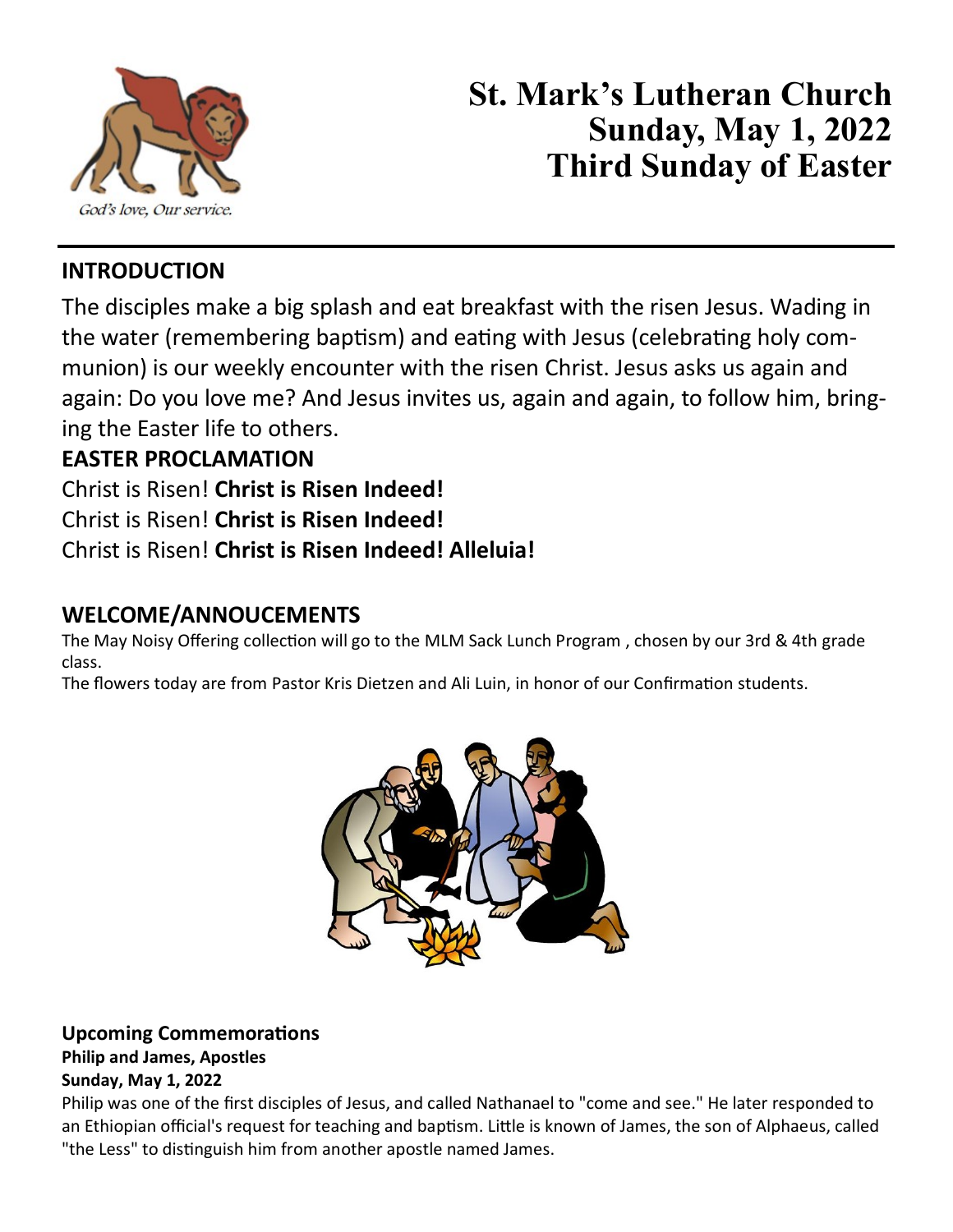#### **PROCESSIONAL HYMN** ELW 377, vs. 1 & 2

#### **Alleluia! Jesus Is Risen!**

1 Alleluia! Jesus is risen! Trumpets resounding in glorious light! Splendor, the Lamb, heaven forever! Oh, what a miracle God has in sight!

Refrain

Jesus is risen and we shall arise. Give God the glory! Alleluia!

2 Walking the way, Christ in the center telling the story to open our eyes; breaking our bread, giving us glory: Jesus our blessing, our constant surprise. *Refrain*

Text: Herbert F. Brokering, b. 1926 Text © 1995 Augsburg Fortress.

Duplication in any form prohibited without permission or valid license from copyright administrator.

#### **Greeting** page 203

The grace of our Lord Jesus Christ, the love of God, and the communion of the Holy Spirit be with you all. **And also with you.**

**KYRIE** Pg. 203

### **PRAYER OF THE DAY**

Eternal and all-merciful God,

**with all the angels and all the saints we laud your majesty and might. By the resurrection of your Son, show yourself to us and inspire us to follow Jesus Christ, our Savior and Lord, who lives and reigns with you and the Holy Spirit, one God, now and forever.**

#### **Amen.**

#### **First Reading: Acts 9:1-6 [7-20]**

*Saul (later called Paul) was an ardent persecutor of all who followed the Way of Christ. This reading recounts the story of his transformation beginning with an encounter with Jesus Christ on the way to Damascus.*

 $^{1}$ Saul, still breathing threats and murder against the disciples of the Lord, went to the high priest  $^2$ and asked him for letters to the synagogues at Damascus, so that if he found any who belonged to the Way, men or women, he might bring them bound to Jerusalem.  $3$ Now as he was going along and approaching Damascus, suddenly a light from heaven flashed around him.  $4$ He fell to the ground and heard a voice saying to him, "Saul, Saul, why do you persecute me?" <sup>5</sup>He asked, "Who are you, Lord?" The reply came, "I am Jesus, whom you are persecuting. <sup>6</sup>But get up and enter the city, and you will be told what you are to do." [ $^7$ The men who were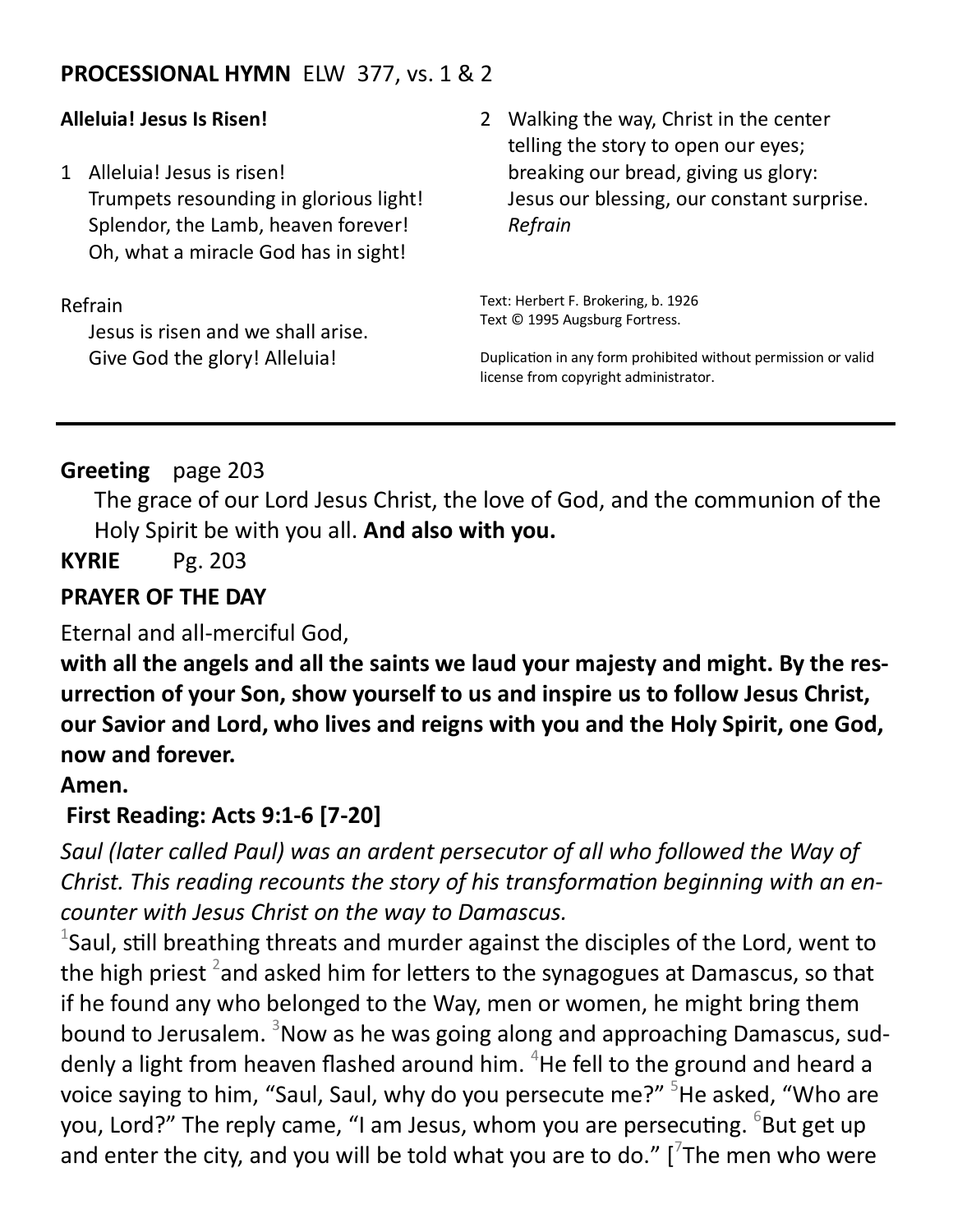traveling with him stood speechless because they heard the voice but saw no one. <sup>8</sup>Saul got up from the ground, and though his eyes were open, he could see nothing; so they led him by the hand and brought him into Damascus. <sup>9</sup>For three days he was without sight, and neither ate nor drank.

 $10$ Now there was a disciple in Damascus named Ananias. The Lord said to him in a vision, "Ananias." He answered, "Here I am, Lord."  $^{11}$ The Lord said to him, "Get up and go to the street called Straight, and at the house of Judas look for a man of Tarsus named Saul. At this moment he is praying,  $^{12}$  and he has seen in a vision a man named Ananias come in and lay his hands on him so that he might regain his sight."  $13$ But Ananias answered, "Lord, I have heard from many about this man, how much evil he has done to your saints in Jerusalem;  $14$  and here he has authority from the chief priests to bind all who invoke your name."  $15$  But the Lord said to him, "Go, for he is an instrument whom I have chosen to bring my name before Gentiles and kings and before the people of Israel;  $^{16}$ I myself will show him how much he must suffer for the sake of my name."  $17$ So Ananias went and entered the house. He laid his hands on Saul and said, "Brother Saul, the Lord Jesus, who appeared to you on your way here, has sent me so that you may regain your sight and be filled with the Holy Spirit."  $18$ And immediately something like scales fell from his eyes, and his sight was restored. Then he got up and was baptized,  $19$ and after taking some food, he regained his strength.

For several days he was with the disciples in Damascus,  $^{20}$  and immediately he began to proclaim Jesus in the synagogues, saying, "He is the Son of God."]

The Word of The Lord. **Thanks Be to God.** 

### **Psalm: Psalm 30**

*You have turned my wailing into dancing. (Ps. 30:11)*

 $1$ I will exalt you, O LORD, because you have lifted me up and have not let my enemies triumph over me.

<sup>2</sup>**O Lord my God, I cried out to you, and you restored me to health.**

 $3$ You brought me up, O LORD, from the dead;

you restored my life as I was going down to the grave.

4 **Sing praise to the Lord, all you faithful; give thanks in holy remembrance.**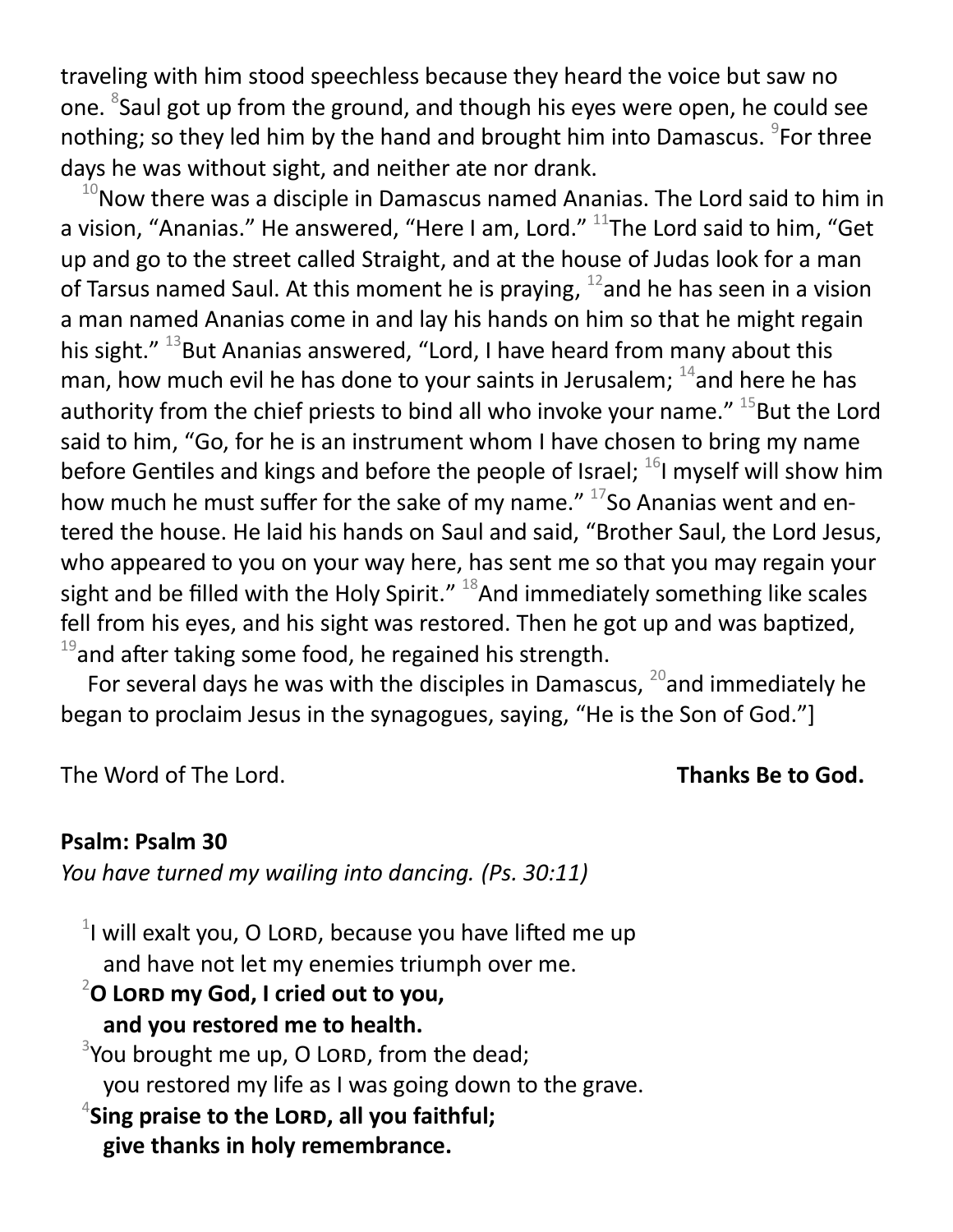$5$ God's wrath is short; God's favor lasts a lifetime.

Weeping spends the night, but joy comes in the morning.

# <sup>6</sup>**While I felt secure, I said,**

# **"I shall never be disturbed.**

 $\sqrt{7}$ You, LORD, with your favor, made me as strong as the mountains." Then you hid your face, and I was filled with fear.

# 8 **I cried to you, O Lord;**

**I pleaded with my Lord, saying,**

<sup>9</sup>"What profit is there in my blood, if I go down<sup>I</sup> to the pit? Will the dust praise you or declare your faithfulness?

# <sup>10</sup> Hear, O LORD, and have mercy upon me;

# **O Lord, be my helper."**

 $11$ You have turned my wailing into dancing;

you have put off my sackcloth and clothed me with joy.

# <sup>12</sup>**Therefore my heart sings to you without ceasing; O Lord my God, I will give you thanks forever.**

# **Second Reading: Revelation 5:11-14**

*The vision of John recorded in Revelation offers a glimpse of cosmic worship around the throne. At its center is "the Lamb who was slain."*

 $11$ Then I looked, and I heard the voice of many angels surrounding the throne and the living creatures and the elders; they numbered myriads of myriads and thousands of thousands,  $^{12}$ singing with full voice,

"Worthy is the Lamb that was slaughtered

to receive power and wealth and wisdom and might

and honor and glory and blessing!"

 $13$ Then I heard every creature in heaven and on earth and under the earth and in the sea, and all that is in them, singing,

"To the one seated on the throne and to the Lamb

be blessing and honor and glory and might

forever and ever!"

 $14$ And the four living creatures said, "Amen!" And the elders fell down and worshiped.

The Word of The Lord. **Thanks Be to God.** 

*Holy Gospel, according to John, the 21st Chapter.*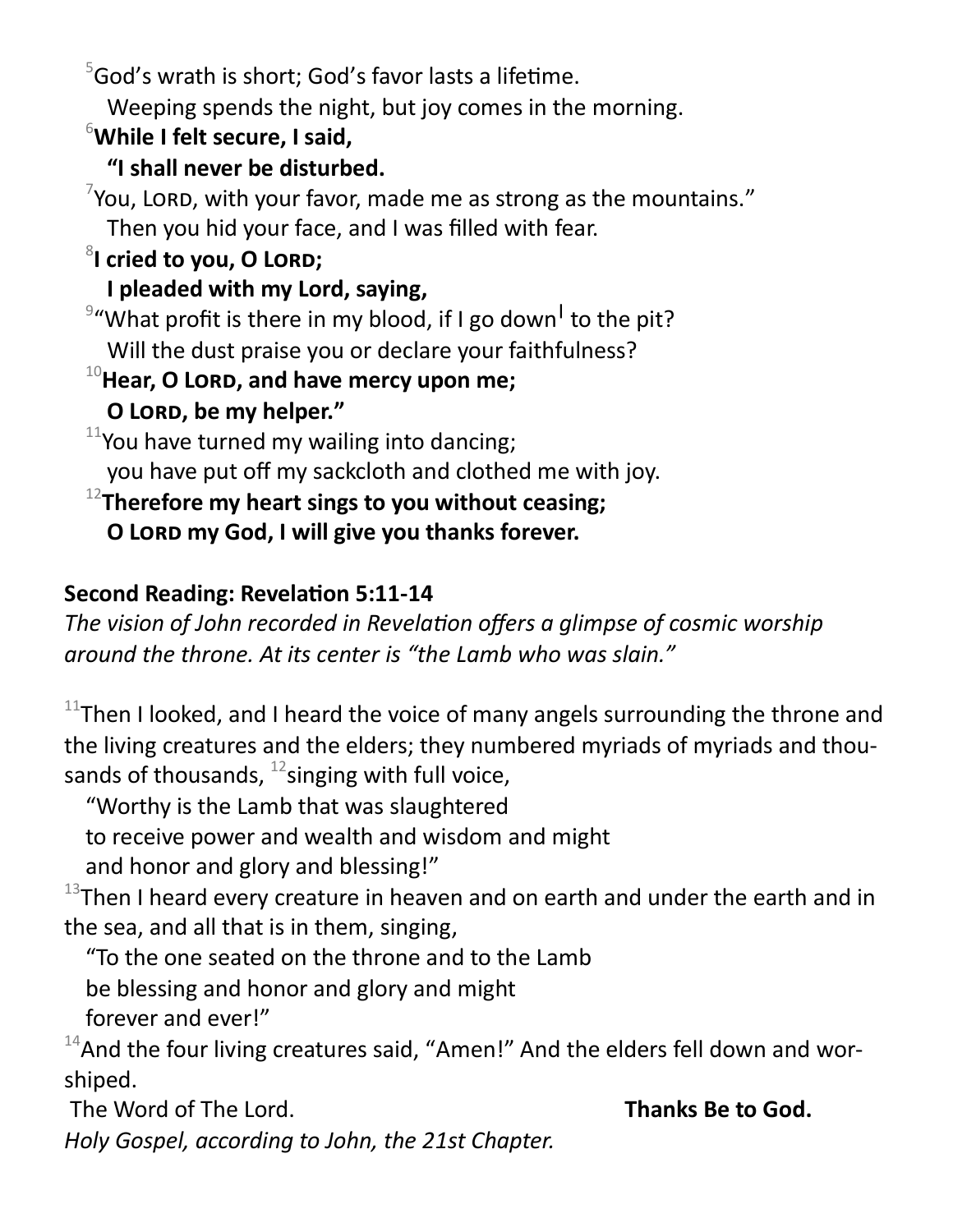# **Glory to You, O Lord. Gospel: John 21:1-19**

*The risen Christ appears again to his disciples by the sea where they were first called. After echoes of the fishing and feeding miracles, he gives a final reminder of the cost of a disciple's love and obedience.*

 $^{1}$ After [he appeared to his followers in Jerusalem,] Jesus showed himself again to the disciples by the Sea of Tiberias; and he showed himself in this way.  $^{2}$ Gathered there together were Simon Peter, Thomas called the Twin, Nathanael of Cana in Galilee, the sons of Zebedee, and two others of his disciples. <sup>3</sup>Simon Peter said to them, "I am going fishing." They said to him, "We will go with you." They went out and got into the boat, but that night they caught nothing.

 $^4$ Just after daybreak, Jesus stood on the beach; but the disciples did not know that it was Jesus. <sup>5</sup>Jesus said to them, "Children, you have no fish, have you?" They answered him, "No."  $6$ He said to them, "Cast the net to the right side of the boat, and you will find some." So they cast it, and now they were not able to haul it in because there were so many fish.  $7$ That disciple whom Jesus loved said to Peter, "It is the Lord!" When Simon Peter heard that it was the Lord, he put on some clothes, for he was naked, and jumped into the sea.  ${}^{8}$ But the other disciples came in the boat, dragging the net full of fish, for they were not far from the land, only about a hundred yards off.

<sup>9</sup>When they had gone ashore, they saw a charcoal fire there, with fish on it, and bread.  $^{10}$  Jesus said to them, "Bring some of the fish that you have just caught."  $11$ So Simon Peter went aboard and hauled the net ashore, full of large fish, a hundred fifty-three of them; and though there were so many, the net was not torn.  $12$  Jesus said to them, "Come and have breakfast." Now none of the disciples dared to ask him, "Who are you?" because they knew it was the Lord.  $^{13}$  Jesus came and took the bread and gave it to them, and did the same with the fish.  $^{14}$ This was now the third time that Jesus appeared to the disciples after he was raised from the dead.

 $15$ When they had finished breakfast, Jesus said to Simon Peter, "Simon son of John, do you love me more than these?" He said to him, "Yes, Lord; you know that I love you." Jesus said to him, "Feed my lambs."  $16A$  second time he said to him, "Simon son of John, do you love me?" He said to him, "Yes, Lord; you know that I love you." Jesus said to him, "Tend my sheep."  $17$ He said to him the third time, "Simon son of John, do you love me?" Peter felt hurt because he said to him the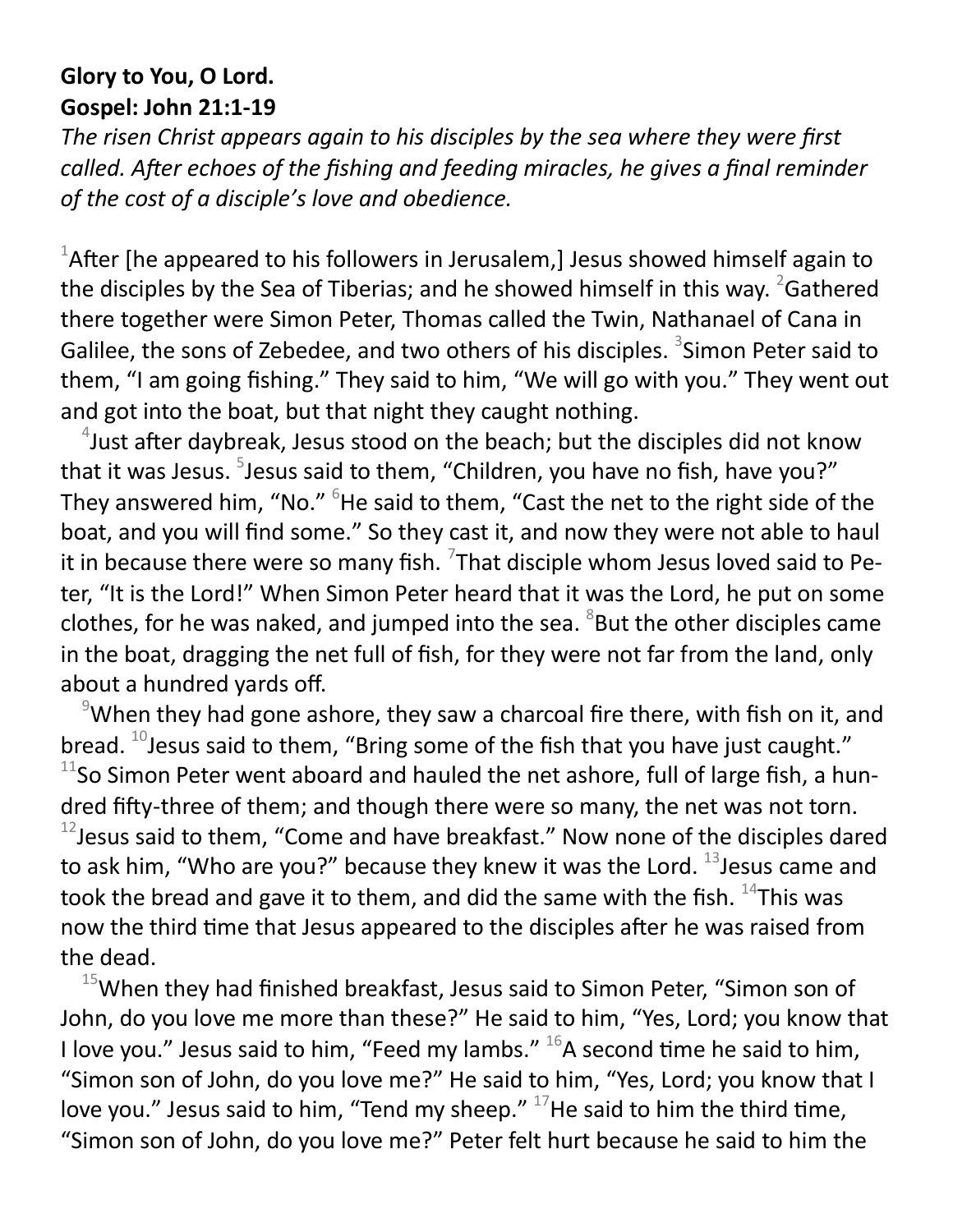third time, "Do you love me?" And he said to him, "Lord, you know everything; you know that I love you." Jesus said to him, "Feed my sheep.  $^{18}$ Very truly, I tell you, when you were younger, you used to fasten your own belt and to go wherever you wished. But when you grow old, you will stretch out your hands, and someone else will fasten a belt around you and take you where you do not wish to go."  $19$ (He said this to indicate the kind of death by which he would glorify God.) After this he said to him, "Follow me."

### **CHILDREN'S SERMON** Pastor Kris Dietzen **CONFIRMATION FAITH STATEMENTS** 2022 Confirmation Class

#### **Tavis John James Moyer**

Son of Gina Moyer Date of birth: June 17, 2006 Baptized on April 1, 2018 Baptismal sponsors: Ryan and Gina Moyer Confirmation Mentor: Ethan Luin Confirmation Bible Verse: Isaiah 41:10  $10$ do not fear, for I am with you, do not be afraid, for I am your God; I will strengthen you, I will help you, I will uphold you with my victorious right hand.

#### **Jarsley Sibson**

Son of Scott and Amanda Sibson Date of birth: July 2, 2008 Baptized at St. Mark's Lutheran Church on November 9, 2008 Baptismal Sponsors: Mark and Laura Sudenga Confirmation Mentor: Jason Howe Confirmation Bible Verse: Psalm 23:4  ${}^{4}$ Even though I walk through the darkest valley, I fear no evil; for you are with me; your rod and your staff they comfort me.

#### **Kenneth Jack Vokac**

Son of Bethany and Eric Vokac Born on June 17, 2008 Baptized at Trinity of Faith Lutheran Church on July 27, 2008 Baptismal Sponsors: Virginia Bartone and Erick McNett Confirmation Mentor: Mark Schmideskamp Confirmation Bible Verse: Psalm 126:2  $2$ Then our mouth was filled with laughter, and our tongue with shouts of joy; then it was said among the nations, "The LORD has done great things for them."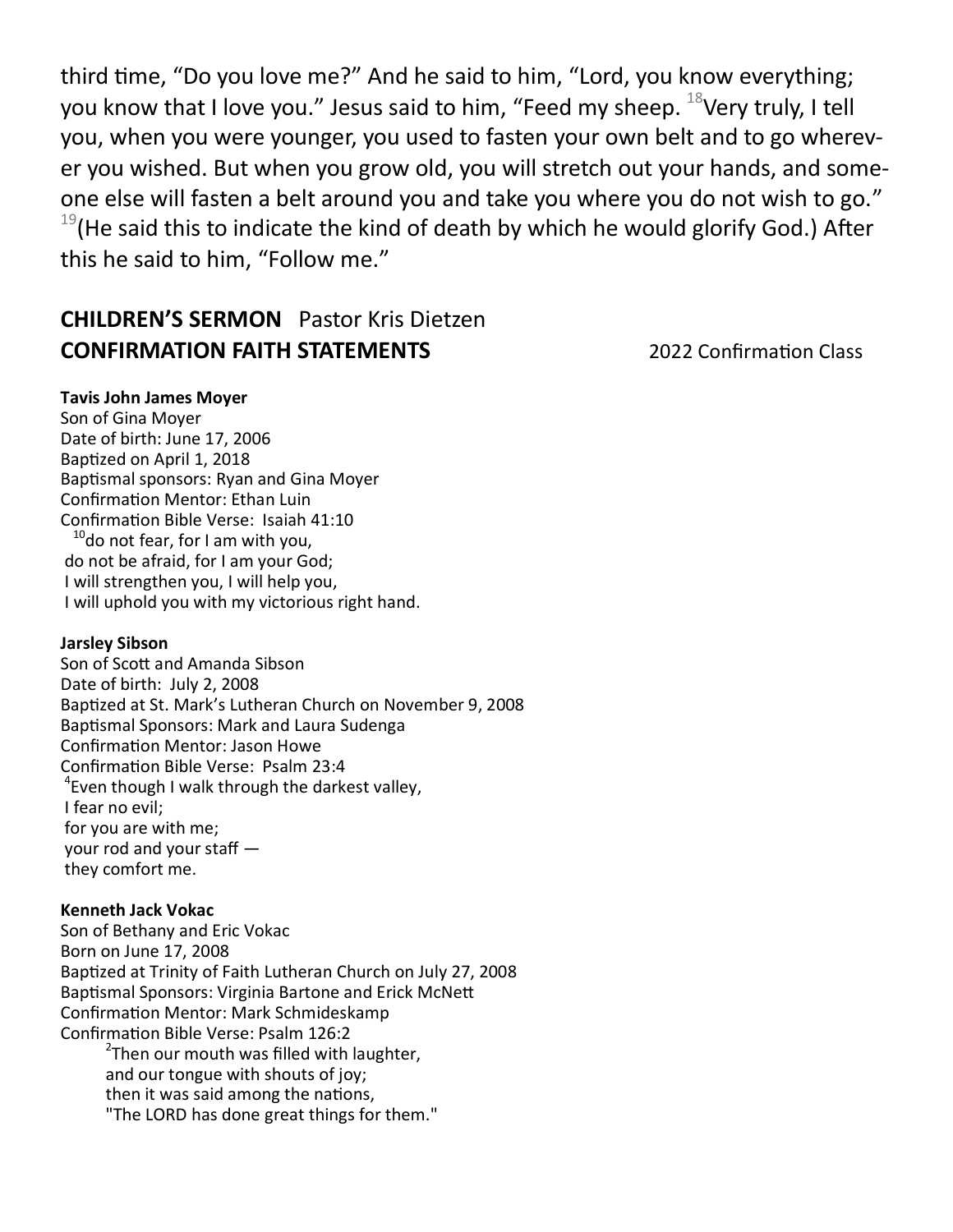#### **Affirmation of Baptism**

Dear friends, we give thanks for the gift of baptism and for **C We believe in the Holy Spirit, the Lord, the giver of life,**  these people, one with us in the body of Christ, who are making public affirmation of their baptism.

I present Tavis Moyer, Jarsley Sibson, and Kenneth Vokac, who desire to make public affirmation of their baptism.

#### Let us pray.

Merciful God, we thank you for these brothers, whom you have made your own by water and the Word in baptism. the gifts of your Spirit, and nourished them in the community of faith. Uphold your servants in the gifts and promises of baptism, and unite the hearts of all whom you have brought to new birth. We ask this in the name of Christ. **Amen.**

#### **Profession of Faith**

*The presiding minister addresses those making public affirmation of baptism.*

I ask you to profess your faith in Christ Jesus, reject sin, and confess the faith of the church.

Do you renounce the devil and all the forces that defy God? *Response:* **I renounce them.**

Do you renounce the powers of this world that rebel against God?

*Response:* **I renounce them.**

Do you renounce the ways of sin that draw you from God? *Response:* **I renounce them.**

#### *The presiding minister addresses the assembly.* **Do you believe in God the Father?**

**C We believe in one God, the Father, the Almighty, maker of heaven and earth, of all that is, seen and unseen.**

**Do you believe in Jesus Christ, the Son of God?**

- **C We believe in one Lord, Jesus Christ, the only Son of God, eternally begotten of the Father, God from God, Light from Light, true God from true God, begotten, not made, of one Being with the Father; through him all things were made.**
- **For us and for our salvation he came down from heaven, was incarnate of the Holy Spirit and the virgin Mary and became truly human. For our sake he was crucified under Pontius Pilate; he suffered death and was buried. On the third day he rose again in accordance with the scriptures; he ascended into heaven and is seated at the right hand of the Father. He will come again in glory to judge the living and the dead, and his kingdom will have no end.**

#### Do you believe in God the Holy Spirit?

**who proceeds from the Father and the Son, \* who with the Father and the Son is worshiped and glorified, who has spoken through the prophets. We believe in one holy catholic and apostolic church. We acknowledge one baptism for the forgiveness of sins. We look for the resurrection of the dead, and the life of the world to come. Amen.**

You have called them to yourself, enlightened them with You have made public the profession of your faith. Do you intend to continue in the covenant God made with you in holy baptism:

to live among God's faithful people,

to hear the word of God

and share in the Lord's supper,

to proclaim the good news of God in Christ

- through word and deed,
- to serve all people,

following the example of Jesus,

and to strive for justice and peace in all the Earth?

Response: **I do, and I ask for God to help and guide me.**

The minister addresses the assembly: People of God, do you promise to support these brothers and pray for them in their life in Christ?

**We do, and ask God to help and guide us.**

- Let us pray. We give you thanks, O God, that through water and the Holy Spirit you give us new birth, cleanse us from sin, and raise us to eternal life.
- The blessing is repeated for each person. The minister lays both hands on the head of the person and says:
- Father in heaven, for Jesus' sake, stir up in (Tavis, Jarsley and Kenneth) the gift of your Holy Spirit; confirm his faith, guide his life, empower him in his serving, give him patience in suffering, and bring him to everlasting life. **Amen.**

#### **Let us rejoice with these brothers in Christ! We rejoice with you in the life of baptism. Together we will give thanks and praise to God and proclaim the good news to all the world.**

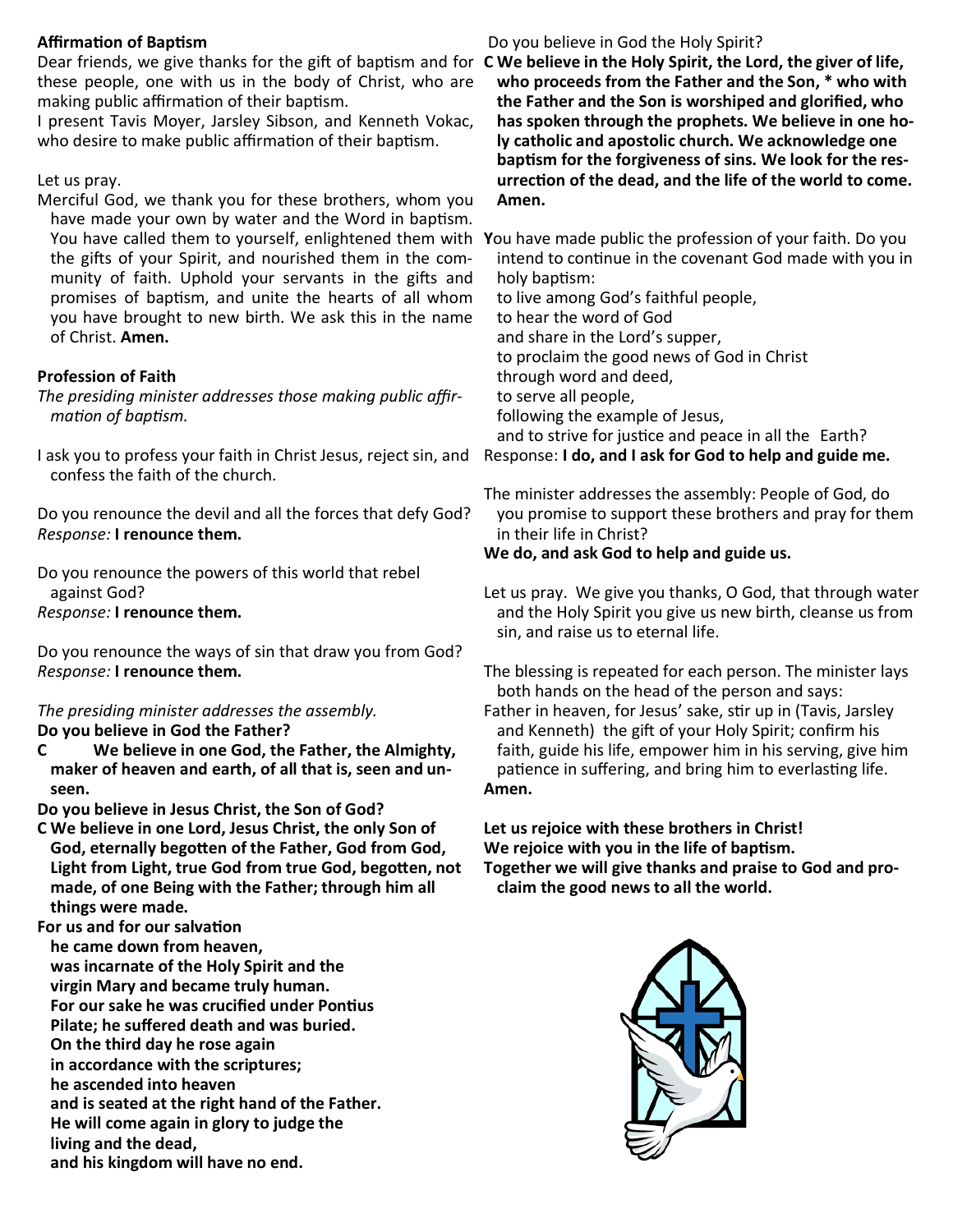### **HYMN OF THE DAY** ELW 389

#### **Christ is Alive! Let Christians Sing**

- 1 Christ is alive! Let Christians sing. The cross stands empty to the sky. Let streets and homes with praises ring. Love, drowned in death, shall never die.
- 2 Christ is alive! No longer bound to distant years in Palestine, but saving, healing, here and now, and touching ev'ry place and time.
- 3 In ev'ry insult, rift, and war, where color, scorn, or wealth divide, Christ suffers still, yet loves the more, and lives, where even hope has died.
- 4 Women and men, in age and youth, can feel the Spirit, hear the call, and find the way, the life, the truth, revealed in Jesus, freed for all.
- 5 Christ is alive, and comes to bring good news to this and every age, till earth and sky and ocean ring with joy, with justice, love, and praise.

Text: Brian A. Wren, b. 1936

Text © 1975, rev. 1995 Hope Publishing Company, Carol Stream, IL 60188. All rights reserved. Used by permission.

Duplication in any form prohibited without permission or valid license from copyright administrator.

### **Prayers of Intercession**

Set free from captivity to sin and death, we pray to the God of resurrection for the church, people in need, and all of creation. (*A brief silence.)*

Holy One of new beginnings, fill us with new life. Send us into the world as you sent your apostles Philip and James, to invite people to come and see your wondrous acts in Christ. God, in your mercy,

### **hear our prayer.**

Revive ecosystems along coastlands that have been devastated by natural forces and human negligence. Reestablish plant and animal life that purifies air and water and that feeds humans and other living creatures. God, in your mercy,

### **hear our prayer.**

Accompany laborers who get little rest from their work. Give them hope when they struggle to produce what they need. Give all who labor fair treatment and just wages. God, in your mercy,

#### **hear our prayer.**

Restore all people who cry to you for help (*especially*). Turn their mourning into dancing, clothe them with joy, and put a testimony of healing and praise on their lips. God, in your mercy,

### **hear our prayer.**

Be present to faithful ones who are persecuted for following you (*and especially the church in . . .*). Sustain them by your faithfulness, and give them strength in the name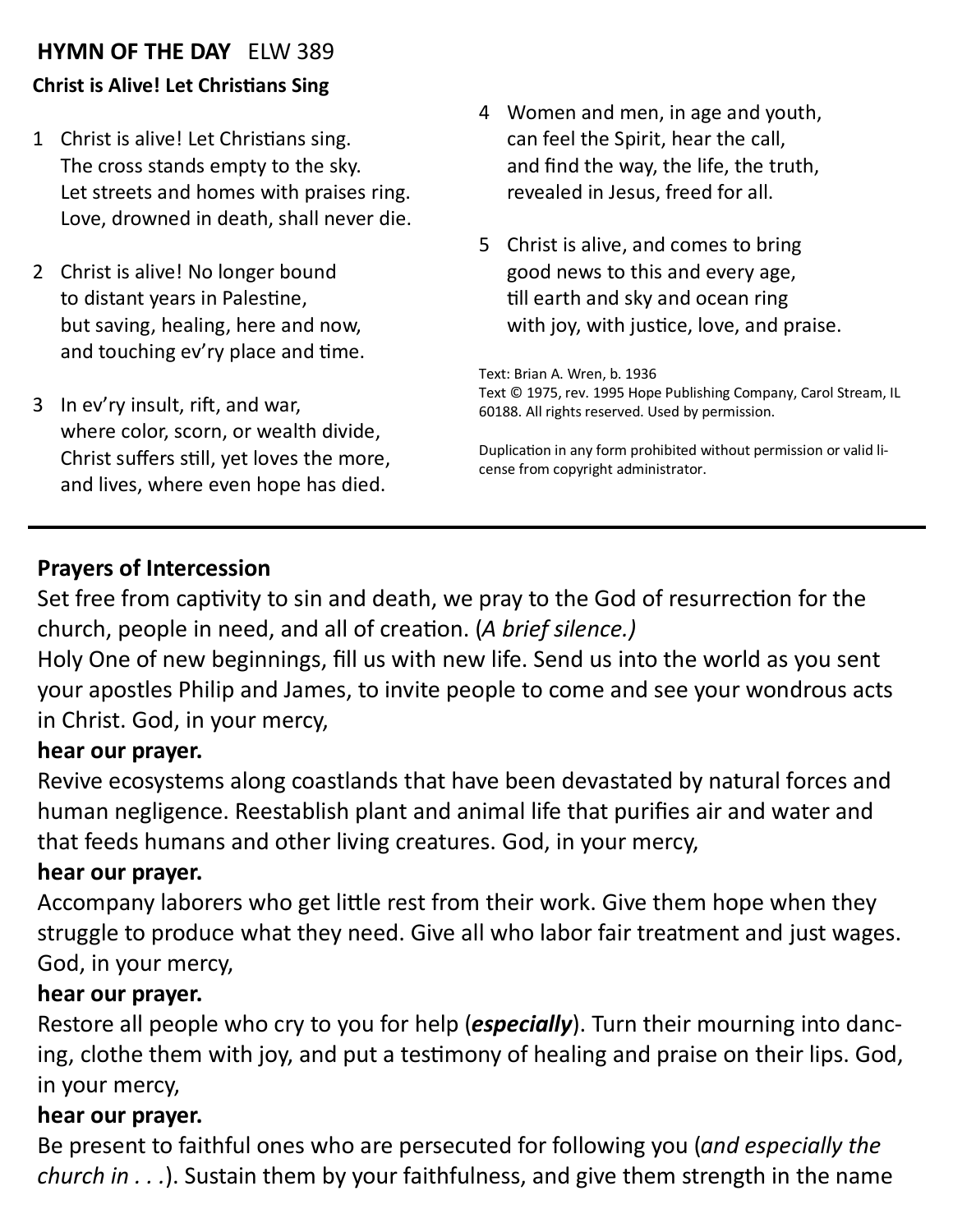of Jesus. God, in your mercy,

### **hear our prayer.**

Join our voices with angels, creatures, and all the saints in praising Christ and bestowing upon him all blessing and honor and glory. Reveal Christ's glory to us and through us in our worship. God, in your mercy,

### **hear our prayer.**

In your mercy, O God, respond to these prayers, and renew us by your life-giving Spirit; through Jesus Christ, our Savior.

### **Amen.**

### **GREAT THANKSGIVING**

The Lord be with you.

**And also with you.** 

Lift up your hearts.

**We lift them to the Lord.**  Let us give thanks to the Lord our God.

**It is right to give our thanks and praise.**  It is indeed right, our duty and our joy, ....... And so, with all the choirs of angels, with the church on earth and the hosts of heaven, we praise your name and join their unending hymn.

**Holy, Holy** pg. 207 **WORDS OF INSTITUTION LORD'S PRAYER** 

# **INVITATION TO COMMUNION**

The risen Christ dwells with us here. All who are hungry, all who are thirsty, come.

**COMMUNION COMMUNION SONG** pg. 208

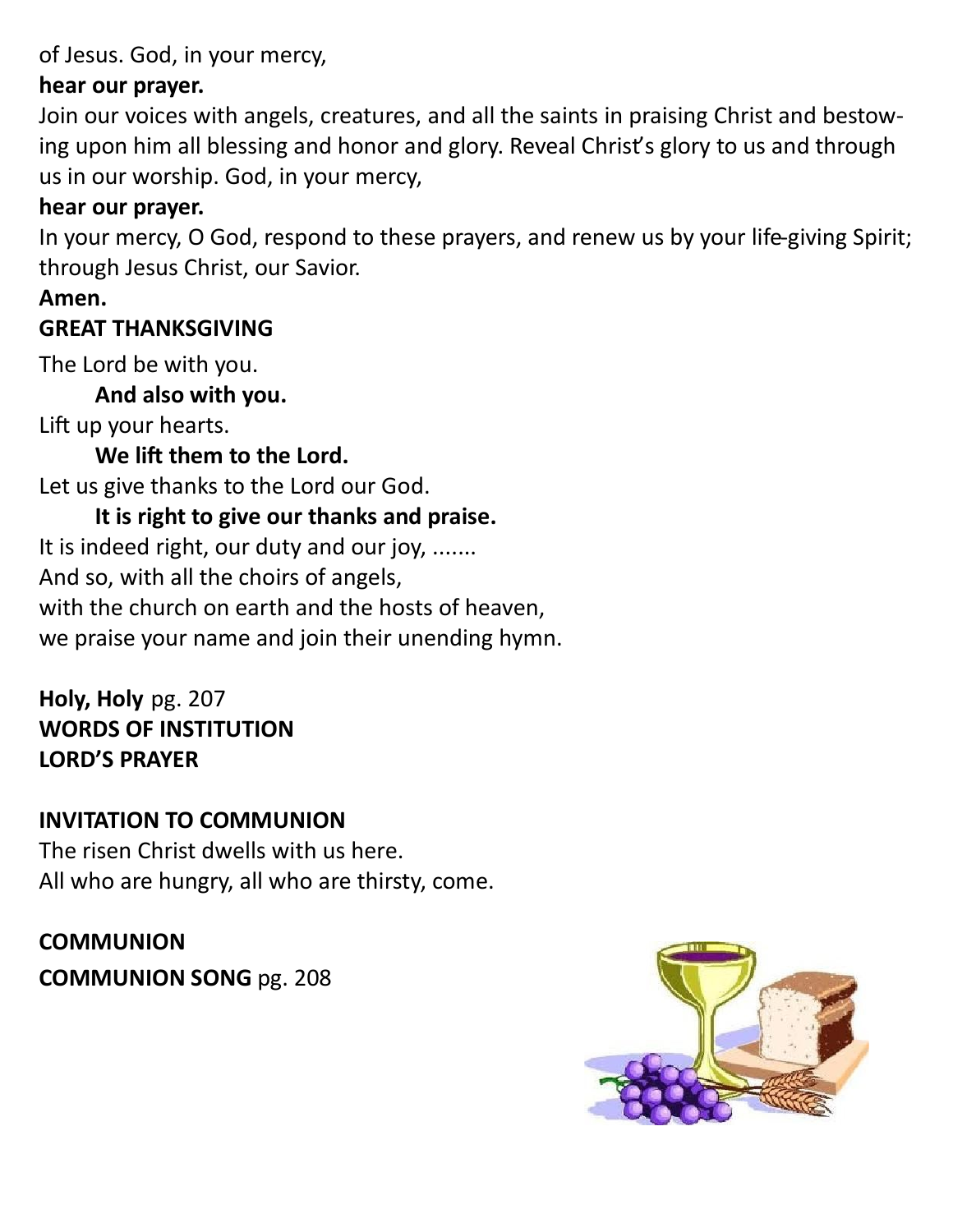#### **COMMUNION HYMNS** ELW 810

#### **O Jesus, I Have Promised**

- 1 O Jesus, I have promised to serve you to the end; remain forever near me, my master and my friend. I shall not fear the battle if you are by my side, nor wander from the pathway if you will be my guide.
- 2 Oh, let me feel you near me; the world is ever near. I see the sights that dazzle, the tempting sounds I hear. My foes are ever near me, around me and within; but, Jesus, then draw nearer to shield my soul from sin.
- 3 Oh, let me hear you speaking in accents clear and still above the storms of passion, the murmurs of self-will. Now speak to reassure me, to hasten or control; now speak and make me listen, O Guardian of my soul.
- 4 O Jesus, you have promised to all who follow you that where you are in glory your servant shall be too. And Jesus, I have promised to serve you to the end; oh, give me grace to follow, my master and my friend.

Text: John E. Bode, 1816-1874, alt.

#### ELW 501

#### **Come with Us, O Blessed Jesus**

Come with us, O blessed Jesus, with us evermore to be. And, in leaving now thine altar, let us nevermore leave thee! Let thy bright celestial chorus never cease the heav'nly strain; but in us, thy loving children, come with peace, good will to reign.

Text: John Henry Hopkins Jr., 1820-1891

The body and blood of our Lord Jesus Christ strengthen and keep you in his grace. **Amen.**

#### **PRAYER AFTER COMMUNION**

We give you thanks, generous God,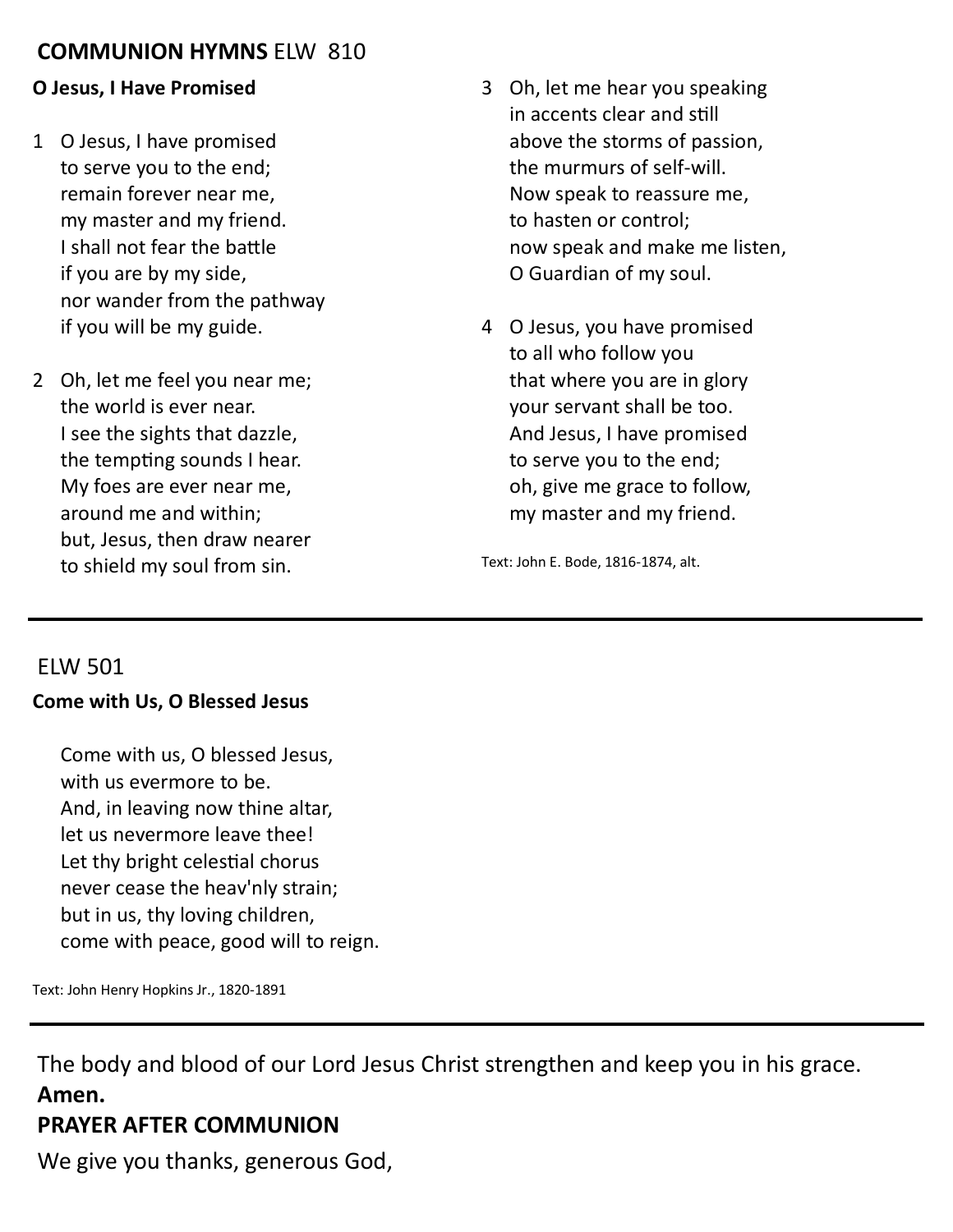for in this bread and cup we have tasted the new heaven and earth where hunger and thirst are no more. Send us from this table as witnesses to the resurrection, that through our lives, all may know life in Jesus' name. Amen.

# **SENDING**

Draw your church together, O God, into one great company of disciples, together following our teacher Jesus Christ into every walk of life, together serving in Christ's mission to the world, and together witnessing to your love wherever you will send us; for the sake of Jesus Christ our Lord.

### **BLESSING**

God, the Author of life, Christ, the living Cornerstone, and the life-giving Spirit of adoption,  $+$  bless you now and forever.

### **Amen.**

### **RECESSIONAL HYMN** ELW 391, vs 1 & 3

### **This Joyful Eastertide**

1 This joyful Eastertide, away with sin and sorrow! My love, the Crucified, has sprung to life this morrow.

#### *Refrain*

Had Christ, who once was slain, not burst his three-day prison,

# **DISMISSAL**

Alleluia! Christ is risen. **Christ is risen indeed. Alleluia!** Go in peace. Tell what God has done. **Thanks be to God.**

our faith had been in vain. But now has Christ arisen, arisen, arisen, arisen.

3 Death's flood has lost its chill since Jesus crossed the river. Lover of souls, from ill my passing soul deliver. *Refrain*

Text: George R. Woodward, 1848-1934